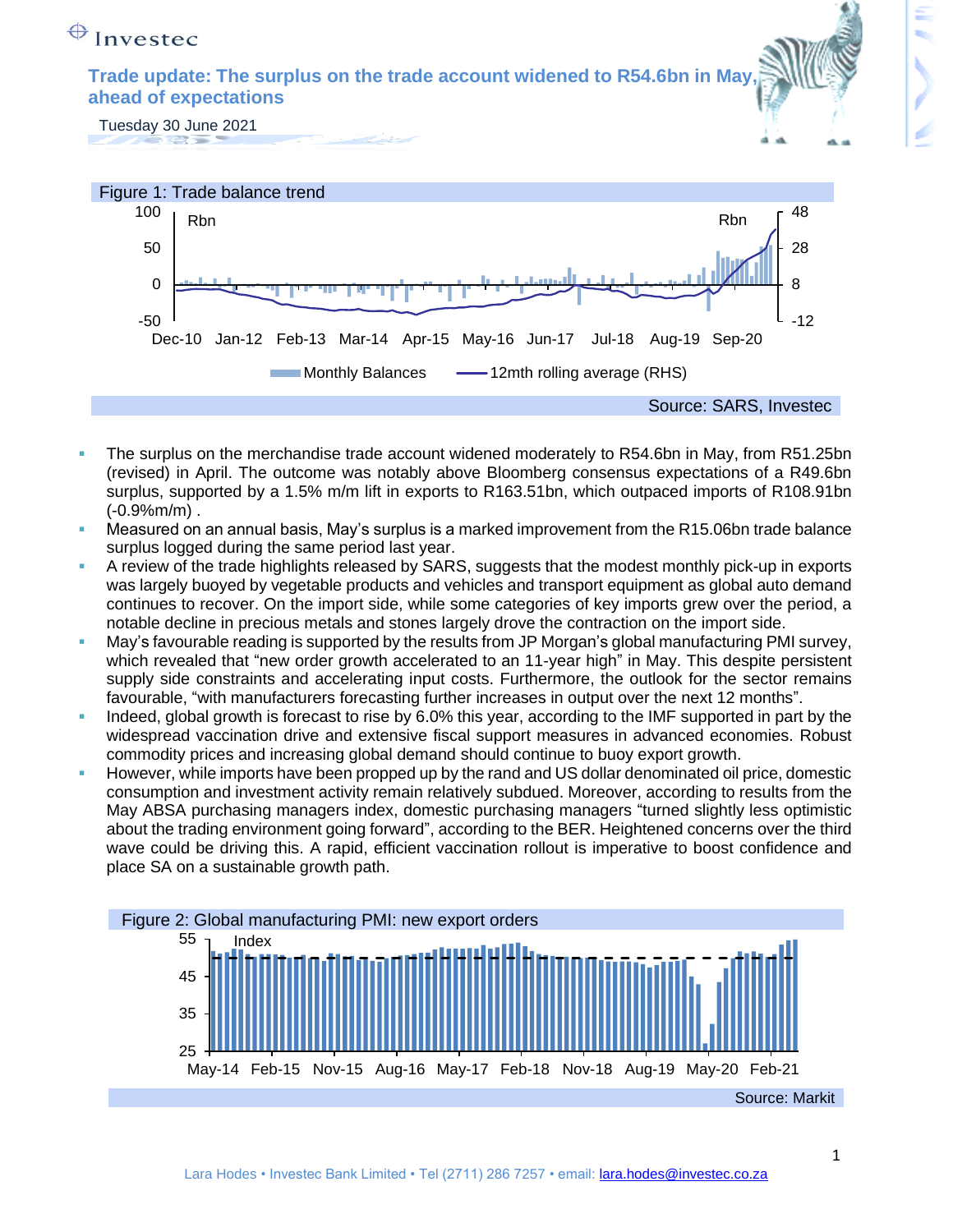### $\bigoplus$  Investec

### **Trade update: The surplus on the trade account widened to R54.6bn in May, ahead of expectations**



Tuesday 30 June 2021

Important Disclaimer – please read

For the purposes of this disclaimer, Investec shall include Investec Bank Limited, its ultimate holding company, a subsidiary (or a subsidiary of a subsidiary) of that entity, a holding company of that entity or any other subsidiary of that holding company, and any affiliated entity of any such entities. "Investec Affiliates" shall mean any directors, officers, representatives, employees, advisers or agents of any part of Investec.

The information and materials presented in this report are provided to you solely for general information and should not be considered as an offer or solicitation of an offer to sell, buy or subscribe to any securities or any derivative instrument or any other rights pertaining thereto.

The information in this report has been compiled from sources believed to be reliable, but neither Investec nor any Investec Affiliates accept liability for any loss arising from the use hereof or makes any representations as to its accuracy and completeness. Any opinions, forecasts or estimates herein constitute a judgement as at the date of this report. There can be no assurance that future results or events will be consistent with any such opinions, forecasts or estimates. Past performance should not be taken as an indication or guarantee of future performance, and no representation or warranty, express or implied is made regarding future performance. The information in this report and the report itself is subject to change without notice. This report as well as any other related documents or information may be incomplete, condensed and/or may not contain all material information concerning the subject of the report; its accuracy cannot be guaranteed. There is no obligation of any kind on Investec or any Investec Affiliates to update this report or any of the information, opinions, forecasts or estimates contained herein.

Investec (or its directors, officers or employees) may, to the extent permitted by law, own or have a position or interest in the financial instruments or services referred to herein, and may add to or dispose of any such position or may make a market or act as a principal in any transaction in such financial instruments. Investec (or its directors, officers or employees) may, to the extent permitted by law, act upon or use the information or opinions presented herein, or research or analysis on which they are based prior to the material being published. Investec may have issued other reports that are inconsistent with, and reach different conclusions from, the information presented in this report. Those reports reflect the different assumptions, views and analytical methods of the analysts who prepared them. The value of any securities or financial instruments mentioned in this report can fall as well as rise. Foreign currency denominated securities and financial instruments are subject to fluctuations in exchange rates that may have a positive or adverse effect on the value, price or income of such securities or financial instruments. Certain transactions, including those involving futures, options and other derivative instruments, can give rise to substantial risk and are not suitable for all investors.

This report does not contain advice, except as defined by the Corporations Act 2001 (Australia). Specifically, it does not take into account the objectives, financial situation or needs of any particular person. Investors should not do anything or forebear to do anything on the basis of this report. Before entering into any arrangement or transaction, investors must consider whether it is appropriate to do so based on their personal objectives, financial situation and needs and seek financial advice where needed.

No representation or warranty, express or implied, is or will be made in relation to, and no responsibility or liability is or will be accepted by Investec or any Investec Affiliates as to, or in relation to, the accuracy, reliability, or completeness of the contents of this report and each entity within Investec (for itself and on behalf of all Investec Affiliates) hereby expressly disclaims any and all responsibility or liability for the accuracy, reliability and completeness of such information or this research report generally.

The securities or financial instruments described herein may not have been registered under the US Securities Act of 1933, and may not be offered or sold in the United States of America or to US persons unless they have been registered under such Act, or except in compliance with an exemption from the registration requirements of such Act. US entities that are interested in trading securities listed in this report should contact a US registered broker dealer.

For readers of this report in South Africa: this report is produced by Investec Bank Limited, an authorised financial services provider and a member of the JSE Limited.

For readers of this report in United Kingdom and Europe: this report is produced by Investec Bank Plc ("IBP") and was prepared by the analyst named in this report. IBP is authorised by the Prudential Regulation Authority and regulated by the Financial Conduct Authority and the Prudential Regulation Authority and is a member of the London Stock Exchange. This report is not intended for retail clients and may only be issued to professional clients and eligible counterparties, and investment professionals as described in S19 of the Financial Services and Markets Act 2000 (Financial Promotions) Order 2005.

For readers of this report in Ireland: this report is produced by Investec Bank plc (Irish Branch) and was prepared by the analyst named in this report. Investec Bank plc (Irish Branch) is authorised by the Prudential Regulation Authority in the United Kingdom and is regulated by the Central Bank of Ireland for conduct of business rules.